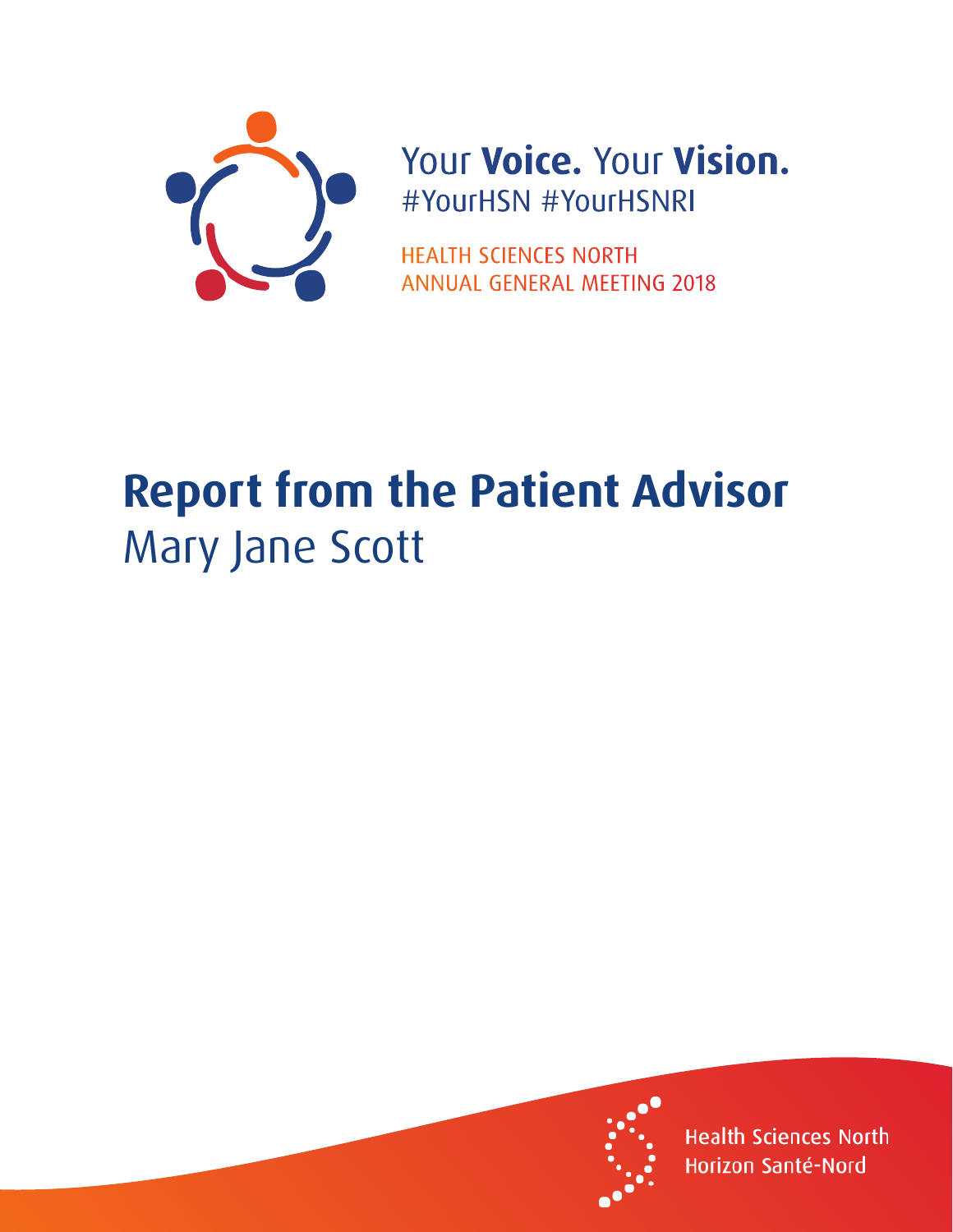## **Report from the Patient Advisor Mary Jane Scott Co-Chair, CEO Patient and Family Advisory Council AGM - June 21, 2018**

In health care, delivering quality patient care is a team effort, from the bedside to the boardroom. Everyone from the nurse to housekeeping to the CEO has a role to play in making sure our patients receive the best care possible. Patients also have an essential role to play in that process.

The role of Patient and Family Advisors continues to grow at Health Sciences North. Over the last five years, the number of advisors has tripled. There are nearly 40 advisors who serve on various HSN committees and projects, who volunteer and offer advice and guidance to staff, to try to continuously improve the patient experience. That number shows you that HSN is committed to seeing the operation of the hospital through the eyes of the patient.

I was inspired to become a Patient and Family Advisor a few years ago after going through two surgeries here at HSN. After the second surgery, I felt the level of care I received was greatly reduced. I saw an ad in the paper stating the hospital was looking for patient advisors, and I jumped at the opportunity. I'm glad I did.

As Patient and Family Advisors, we partner with staff to provide direct input on policies, programs and practices which affect the patient experience. We also share our care experiences, whether they be positive or negative, as a way to address gaps in the system and improve upon them for future patients and families.

Patient and Family Advisors are involved in many improvement projects across the hospital. For example, improving the flow of hip fracture patients within HSN and the community. The patient voice, with lived experience, helped ground the team and reflect on what is important to patients throughout their care journey.

We focused on the education and resource components to help with enhanced communication.

This year, HSN has seen much progress on the number of Alternative Level of Care (ALC) patients. In 2017, the HSN ALC Prevention Working Group was established, and included four Patient Advisors who continue to provide advice on how to enhance the conversations with patients and families upon admission.

Patient insights and input have contributed to how HSN works with families to establish a discharge plan for the ALC patient, while highlighting where patients can get the services they need elsewhere in the community. Patient Advisors identified communication gaps between patients, their families, and the medical staff. There was confusion around the services that were available outside the hospital. Our Advisors were able to improve communication between ALC patients and their families, so they were able to access the right care, when they needed it. That meant fewer hospital re-admissions for acute care patients, and less congestion on our floors.

One of the advisors who was involved with ALC improvement work was Charles Ketter, who was praised for his insights and efforts on this issue. Karrie Attamanchuk, an ALC Quality Specialist at HSN, said "*Charles offered invaluable insights. His experience helped focus the conversation on how to make improvements to the process as patient focused as possible and timely to ensure the next patient requiring the right bed got there at the right time. He offered great suggestions that*